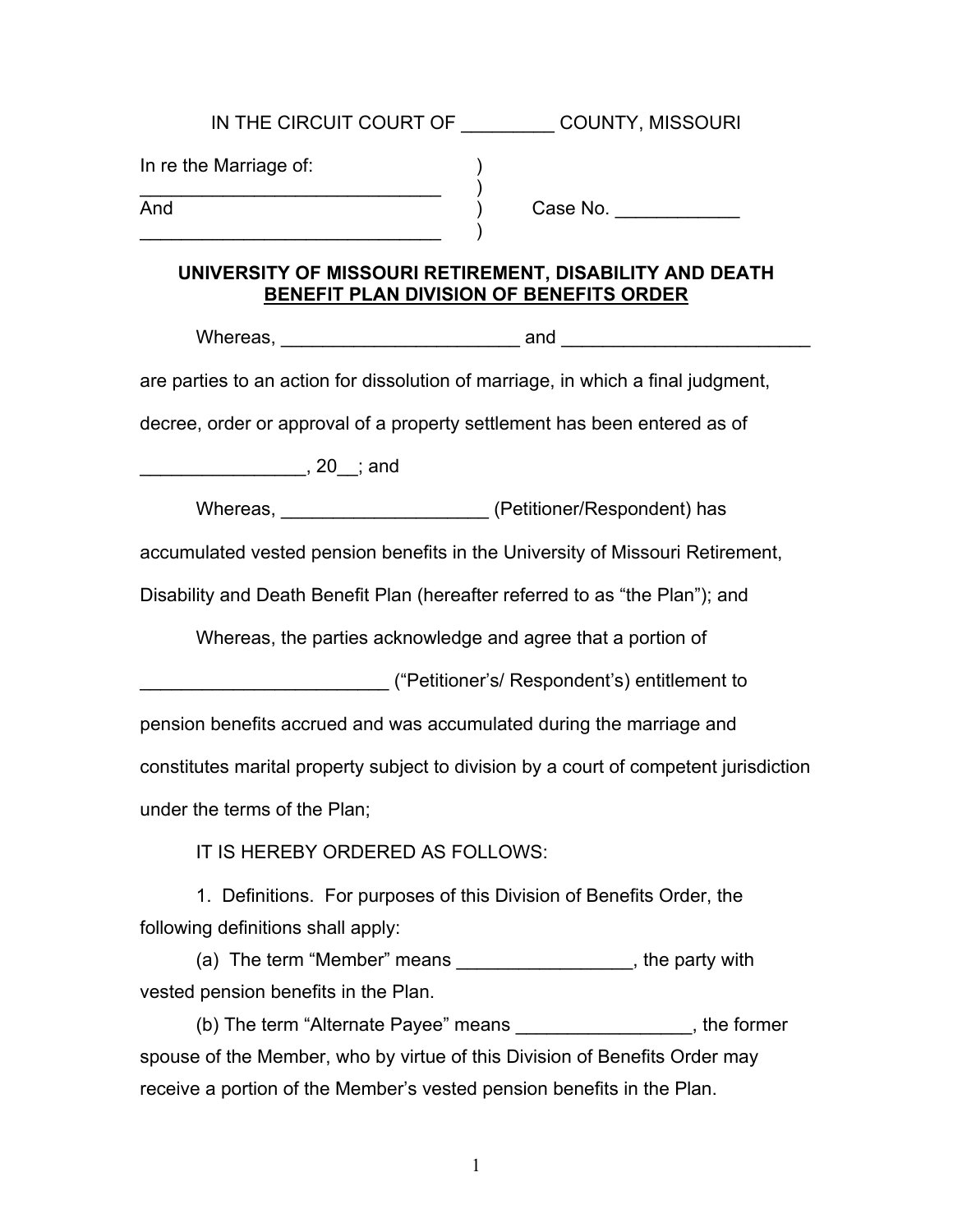2. The name, last known mailing address, date of birth and social security number of the Member is:  $\blacksquare$ 

3. The name, last known mailing address, date of birth and social security number of the Alternate Payee is:  $\blacksquare$ 

4. This Division of Benefits Order applies to the Plan and is to be submitted to:

University of Missouri System Office of Human Resources ATTN: Retirement Programs 1105 Carrie Francke Dr., Ste 108 Columbia, MO 65211

5. The Plan shall pay directly to the Alternate Payee  $\%$  of the monthly earned benefit accrued during the marriage otherwise payable to the Member under the Plan, calculated as of the date of dissolution of the marriage.

6. The date of the marriage was \_\_\_\_\_\_\_\_\_\_\_\_\_\_. The date of dissolution of the marriage is **A** certified copy of the Order, Judgment or Decree of Dissolution of the Marriage is attached hereto, or has been provided to the Plan.

7. Any pension benefit increases after the date of dissolution of the marriage attributable to formula increases, increased average compensation, additional years of service or any other type of pension benefit increase, including cost of living increases, shall inure solely to the benefit of the Member.

8. The Alternate Payee's right to benefits pursuant to this Order shall be fixed as of the date of this Order, unless another order by a court of competent jurisdiction affecting both parties specifically modifies this Order.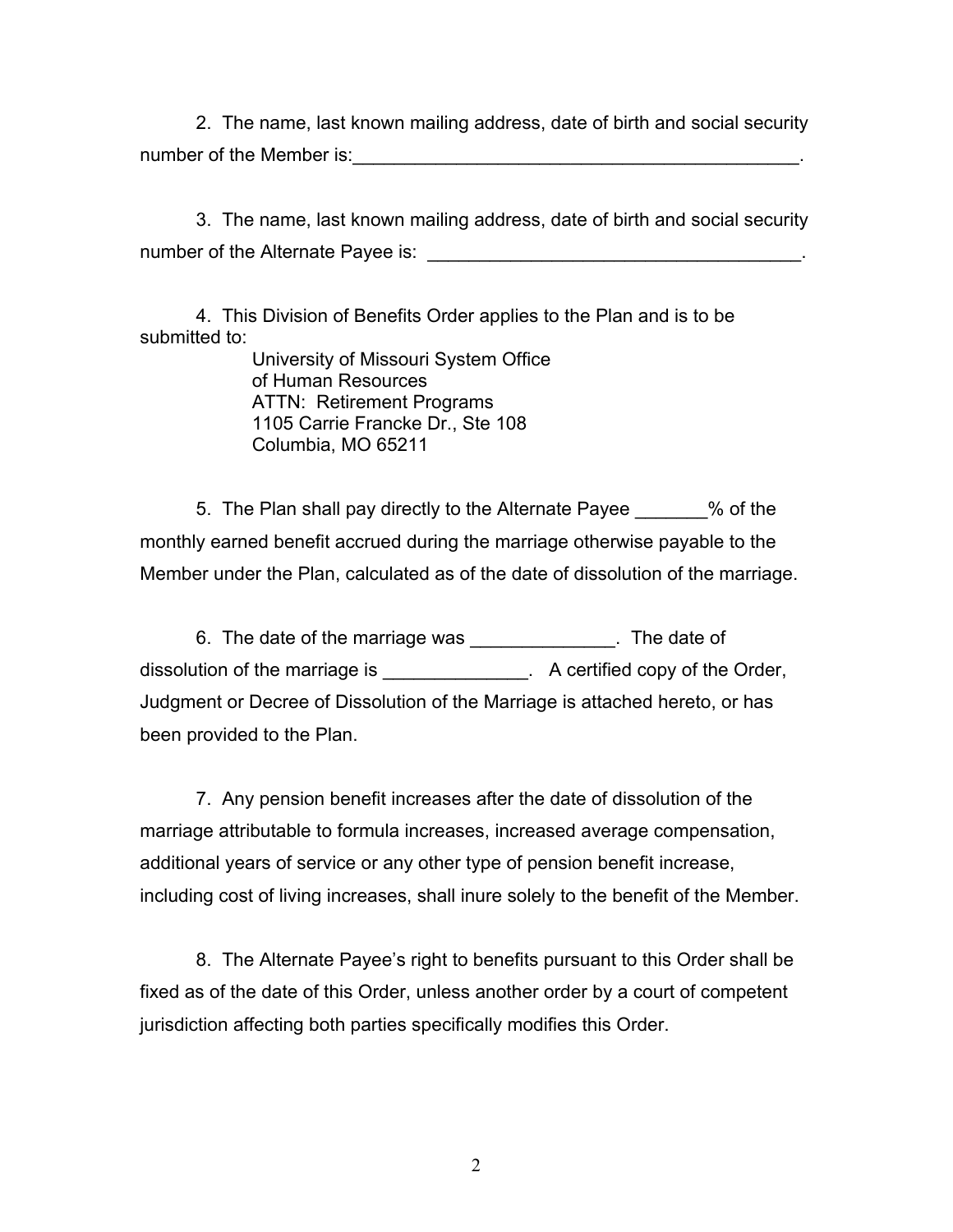9. If the Member elects early retirement, payments to the Member and the Alternate Payee shall be adjusted proportionately in accordance with the Plan.

10. Payments to the Alternate Payee under this Order shall be made by the Plan only at the same time and under the same conditions as payments of the balance of the benefits to the Member.

11. If the Member dies prior to retirement, the Alternate Payee shall have no right to receive any benefits from the Plan. If the Member dies after retirement, the Alternate Payee's right to any benefit payments under this Order shall cease upon the Member's death. If the Alternate Payee dies before the Member, whether before or after the Member's retirement, the Alternate Payee's right to benefit payments under this Order shall cease at his/her death. In such event, the Member's retirement benefit shall revert to the amount the Member would have received had this Order not been recognized by the Plan.

12. The right of the Alternate Payee to receive benefit payments under this Order may not be assigned and is not subject to legal process.

13. This Order does not require the Plan to provide any form or type of benefit not selected by the Member.

14. This Order does not require the Plan to provide increased benefits, determined on the basis of actuarial value.

15. This Order does not require the payment of benefits to the Alternate Payee which are required to be paid to another Alternate Payee under another Division of Benefits Order.

16. This Order does not require the division of the Member's benefits in a manner determined by the Plan's actuary to be actuarially unsound.

3